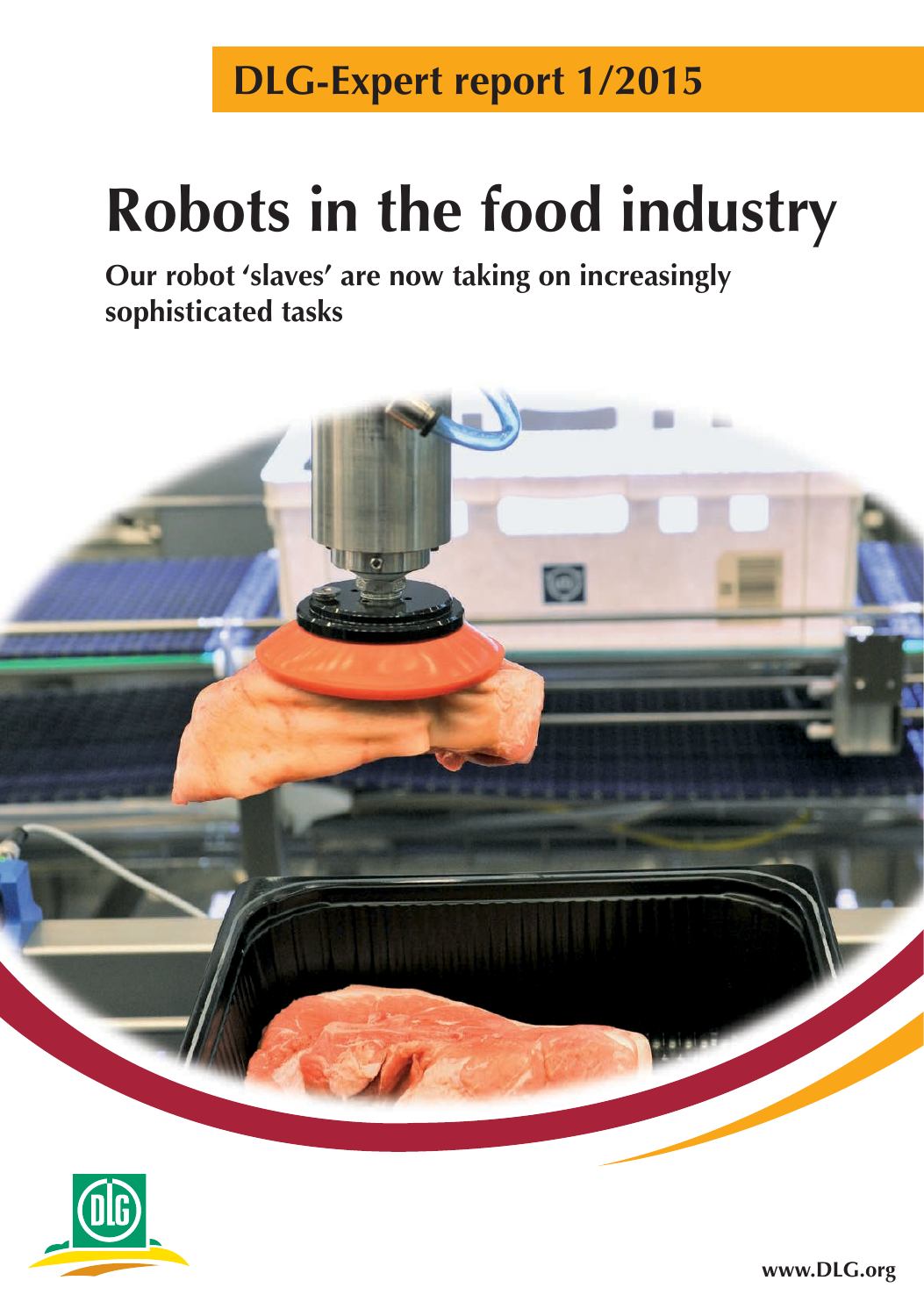**Monotonous tasks such as picking and checking are often beyond the bounds of human concentration. The more time we spend doing such activities, the less objective and reliable we become. Working in refrigerated rooms or by ovens pushes us to our physical limits – it can impair our physical strength and stamina, as well as our health in general. Tasks that involve repeating the same steps over and over again in quick succession are unnatural for humans. The longer people are asked to do them, the more stressed they become and the more breaks they need to take. Having hands, mouths and noses close to food means a risk of contamination – the hygiene offered by a machine minimises the transfer of germs and pathogens. Robots are used on the production side in lots of different industries, but in the food industry are usually deployed only for packing and palletising. However, thanks to the huge leaps forward that have been made in gripper technology, hygienic design and intelligent image processing, there is now huge potential for the use of robots in the processing and production of food.** 

The term robot was coined in the early 20<sup>th</sup> century by the Czech artist Josef Čapek. It is derived from the Slavic word *robota*, which roughly translates as work, drudgery or forced labour. The concept immediately captured the public imagination, as demonstrated by countless science fiction novels and the films based on these books. However, we are still a long way from the visions proposed by this genre, despite the huge steps forward that are currently being made in robot development.

## **Automation**

According to Dolezalek, automation describes the mechanisation of a process so that it does not require the intervention of a human worker, either continuously or at predetermined intervals. Every time a company considers automating a task, it has to first ask itself whether it really does make sense to do that, and then – if it makes sense – how best to approach this. The criteria listed in figure 1 can help them to answer the first question. But even if an automation task makes sense in theory, it doesn't necessarily mean that it is feasible in practice. Firstly, the process must be definable by algorithm, i.e. it must be clear what has to be done. Secondly, it must be possible to capture the data generated for the required parameters using technological means. This requires not only suitable sensor technology but also algorithms for analysing its readings. Thirdly, the processes have to repeat themselves so that there is a pay-off to automation in the form of increased efficiency.

A process can be automated using either an automatic machine or a robot (fig. 2), which are differentiated as follows: the DIN 19233 norm states that an automatic machine is an independently operating artificial system whose behaviour is determined either step by step according to prescribed decision rules or on a continuous basis according to pre-determined relationships, and whose output values are based on its input and operational variables.

## **Robots**

The Association of German Engineers (VDI) offers a definition of a robot in its 2860 standard. According to this, industrial robots are automated moving devices that can be deployed universally and that have multiple axes, the motion paths, sequences and angles of which can be freely programmed (i.e. without mechanical intervention) and controlled by sensors.



Robots can be fitted with grippers, tools or other manufacturing equipment, enabling them to manipulate objects and carry out production tasks. Their flexibility, stemming from their freely programmable movements, means they can be used for all kinds of different tasks. It is precisely this flexibility that makes the robot particularly well suited to the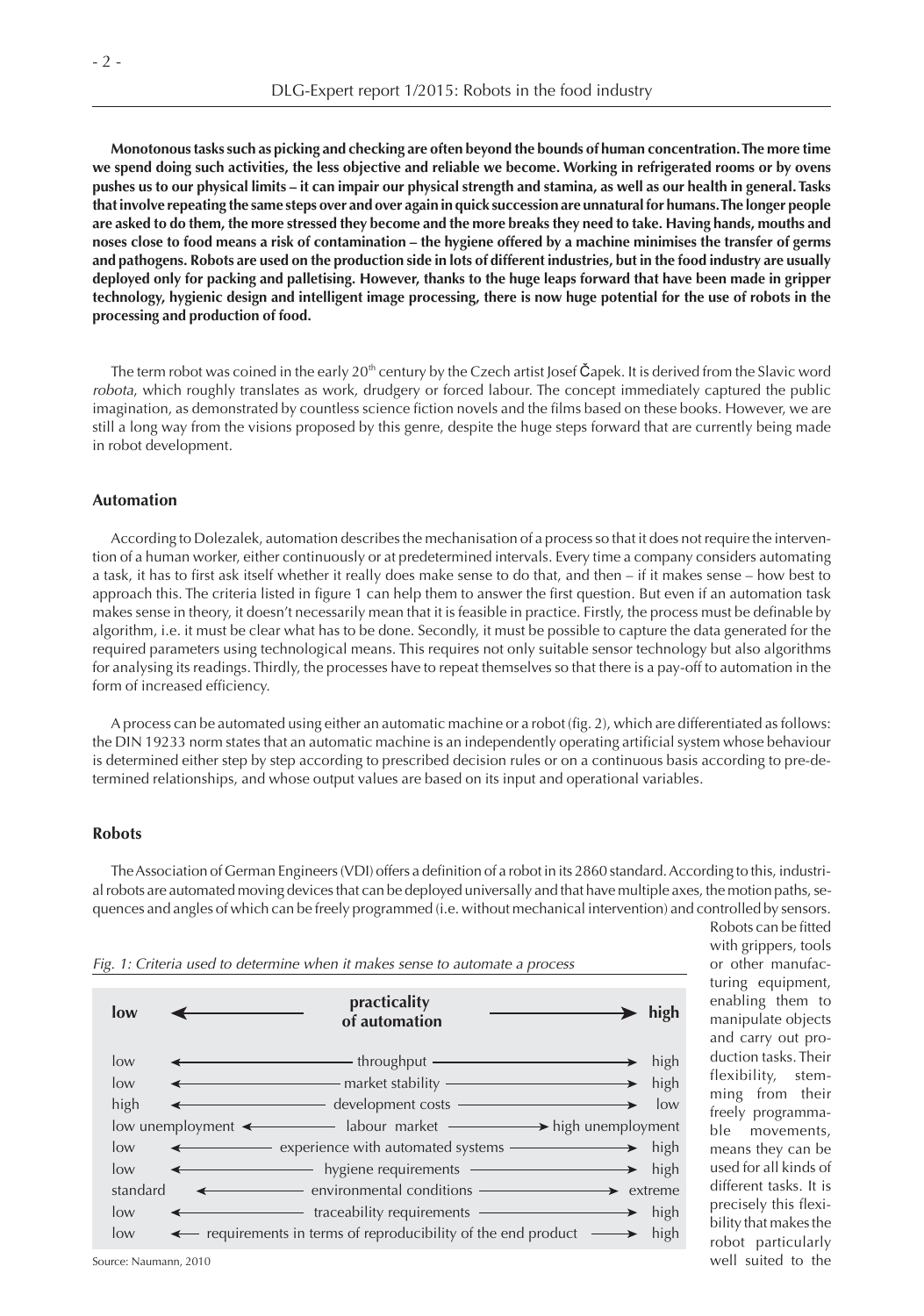|                           | <b>Automation engineering</b>  | <b>Robots</b>                               |
|---------------------------|--------------------------------|---------------------------------------------|
| Type of movement          | Simple $(\leq 3D)$             | Complex $(>3D)$                             |
| Sensor data               | Has no impact on movement      | Potential input variable for motion control |
| Scope of work per station | One process                    | Multiple (different) processes              |
| Variant flexibility       | Manual, mechanical conversions | Loading of other program/parameters         |
| Reusability               | Specialised in one task        | Standard components, robot + peripherals    |

*Fig. 2: Automation engineering versus robotics – the pros and cons of the two technologies*

Source: Naumann, 2010

needs of small and medium-sized enterprises in the food industry that carry out many different tasks and make frequent changes to batches and products.

The scientific discipline that deals with the development and control of robots is robotics. Of particular importance in this field are mechanical modelling, control mechanisms, electronic control mechanisms, information technology and sensors. Given the complexity of these applications, it should come as no surprise that there is a growing demand for roboticists.

## **Application areas of industrial robots**

Traditionally, the automotive and automotive supplier industry as well as industry in general have led the way when it comes to using robots on a large scale to perform tasks of varying complexity. But for a long time now, robots have also been playing a key role in the food and beverage industry. 'Robots in the food and beverage industry', a trend report published by the German Agricultural Society (DLG) in 2014, indicated that robots are still being used mainly for heavy work such as palletisation and for other tasks related to packaging and repackaging (fig. 3). The companies surveyed that did deploy robots in production used them for cheese smearing, for work in cheese maturing rooms, for depositing and traying functions and for loading of bread into ovens.

The International Federation of Robotics (IFR) reports that 178,132 industrial robots were sold worldwide in 2013, of which 6,200 (approx. 3.5 per cent) were destined for the food and beverage industry. 18,300 of the 43,300 robots sold in Europe went to German companies, which represent the biggest market for industrial robots in Europe. With 282 robots in use for every 10,000 workers, Germany has the third highest density of robots in the world, behind South Korea (437) and Japan (323).

Although the food and beverage industry lags well behind other industries when it comes to the number of robots it uses, it is increasingly being seen by the robot manufacturers as a key growth market. This is because installations to date have been small in scale and because robots in this sector have the potential to increase productivity, reduce the occurrence of accident at works and improve hygiene.

## **Types of robots**

Robots can be categorised using various criteria: as stationary or mobile robots, or in industrial robots, service robots or harvesting robots. A robot is usually classified in accordance with its kinematics, i.e. its mechanical arrangement.

The main types of robots used in the food and beverage industry are (see fig. 4 on the following page):



*Fig. 3: Tasks for which robots are used in the food and beverage industry*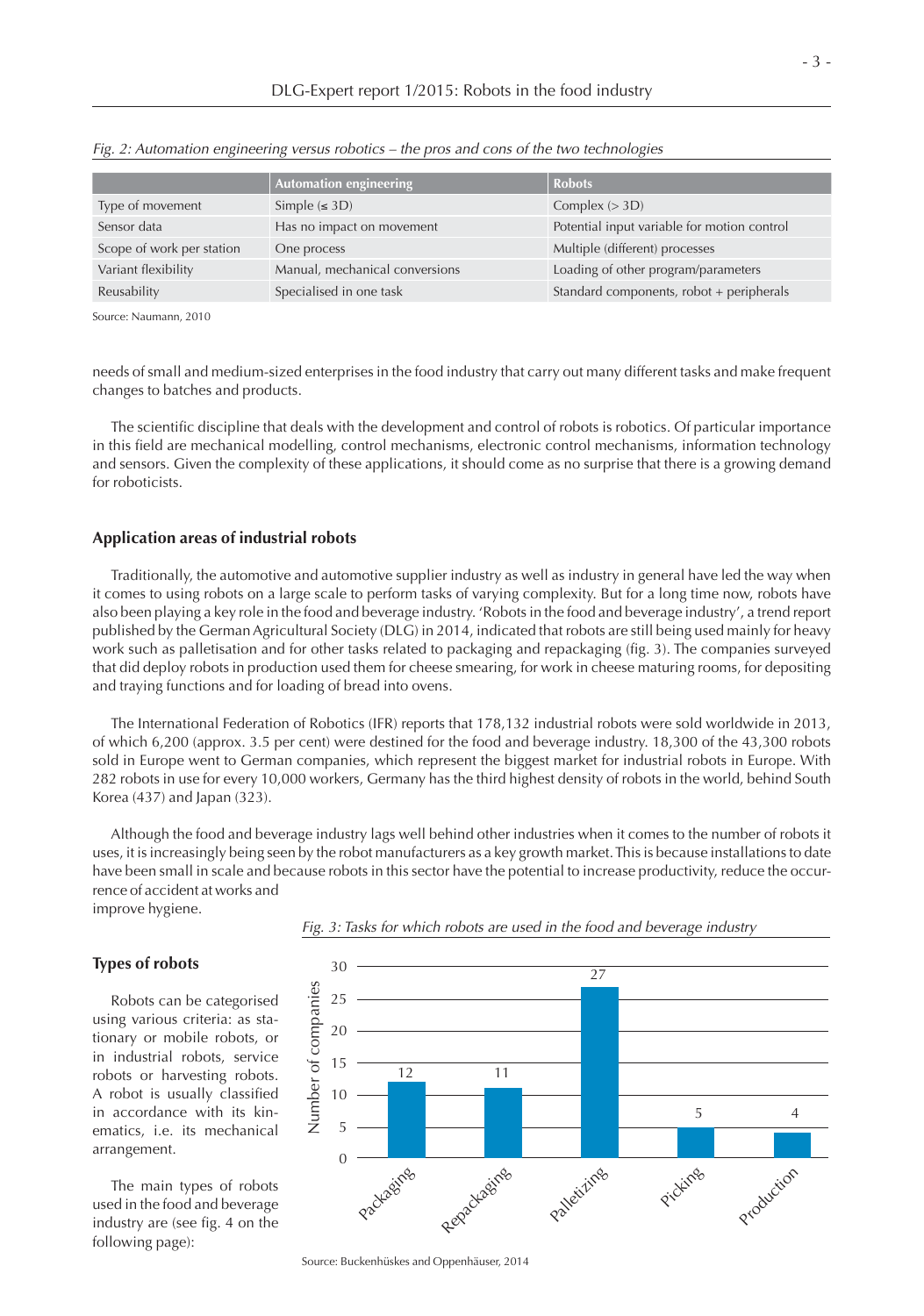

*Fig. 4: Types of robots used in the food and beverage industry*

#### **Portal robots:**

Portal robots are mounted robotic systems that span a cubic handling area by means of three linear axes. The actual robotic kinematics (the moving axes) are located above the mounting.

#### **Articulated robots:**

Articulated robots are industrial robots with multiple interacting jointed arms that can be fitted with grippers or tools. Because these arms can move through three dimensions, articulated robots offer a high degree of flexibility. Depending on how many axes they have, they can offer up to six degrees of freedom, which enables almost any combination of movement. A limitation of articulated robots is that they generally have a restricted range and load capacity.

#### **SCARAs:**

Selective Compliance Assembly Robot Arms, or SCARAs, are a particular form of articulated robots. They have a single articulated arm that can only move horizontally. They work in a similar way to human arms and are often called 'horizontal articulated arm robots'. SCARAs work in series, with each arm connected to only one other.

#### **Delta robots:**

Spider-like delta robots – a special form of parallel robot – typically have three to four articulated axes with stationary actuators. Because their actuators are located in the base, these kinds of robots have only a small inertia. This allows for very high speeds and acceleration.

It is a certainty that the latest development in robotics, namely industrial lightweight robots, will be also relevant for the food industry. These robots are small, light, convenient, sensitive and above all flexible – properties that make them an interesting option for tasks that have previously not been automated. Thanks to their low weight and integrated torque sensors that cover all directions, these robots are able to work in unstructured environments, meaning there is no longer anything preventing man and robot from working together.

#### **Challenges and opportunities in the food industry**

It should come as no surprise that robots are still mainly used in the food and beverage industry for 'heavy work', i.e. for packing, repacking and palletising. Normally the products involved are packaged foods. Handling these is relatively straightforward and can usually be done with a standard model chosen from the broad spectrum of robot designs.

However, before robots were able to perform tasks in the actual production of food, and therefore to come into direct contact with food, huge hurdles had to be overcome that also demanded a re-think among the robot manufacturers. After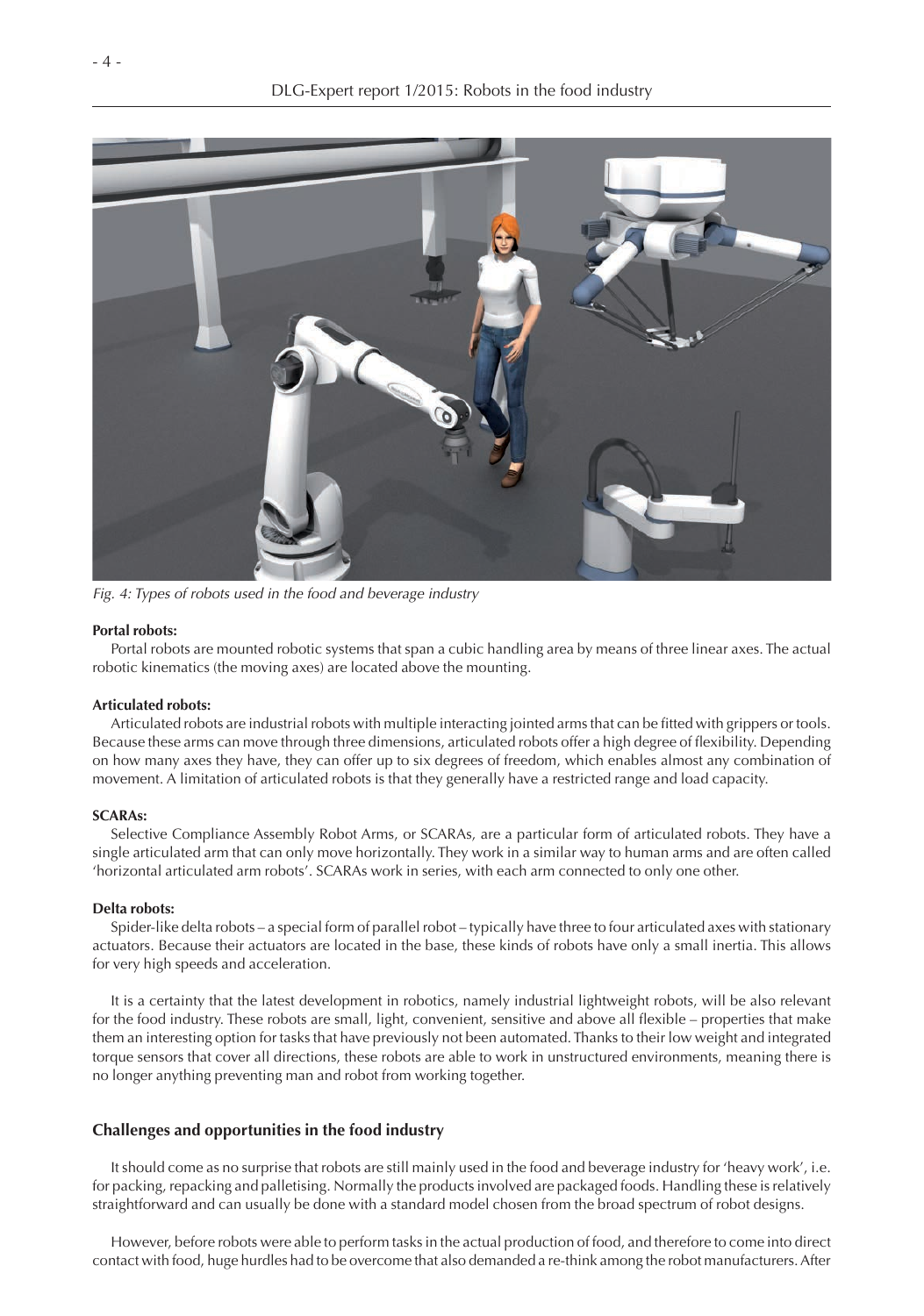all, food products are made from natural ingredients that cannot be standardised, have specific rheological properties and are often highly sensitive to mechanical interference.

Moreover, the required degree of product safety and length of shelf life calls for stringent hygiene practices that meet the relevant cleaning and disinfection requirements, and this applies equally to robots. The environmental conditions in food production are often complex: both food and machinery can be the source of corrosive properties (water, acid, salt), while the ambient temperature can range from extremely hot to well below freezing.

However, it was exactly these conditions that made the use of robots in the food and beverage industry sensible and desirable. The driving forces behind this argument were the humanisation of the working world and the further improvement of food safety by stepping up efforts to implement hygienic practices in production. Then there was the ongoing challenge of maximising efficiency and minimising costs. Who would want to spend eight hours a day performing the same action over and over again at a temperature of 8  $^{\circ}$ C? Who would want to spend the best part of their day working in a freezer? And how are we supposed to permanently exclude the potential for microbial contamination from contact with human skin? How it is possible to guarantee a standardised production process not just over eight hours, but over 24 hours?

The food industry is mainly made up of small and medium-sized companies with extensive product ranges. This, coupled with the associated need for flexibility at various levels, means it is crying out for the technological solutions that robots can offer.

An inarguable point with regard to the use of robots in production is that if they are to work directly on and with food, it must be possible to clean them properly and with the usual means and methods, and, where required, to also disinfect them. A variety of solutions have been adopted to ensure the hygienic design of food-grade robots: while 'wash-down robots' have an IP65 hygiene cover that's easily washed down and changed, manufacturers of other variants opt for protective coatings such as epoxide, or they make their robots entirely out of stainless steel, which does not react with cleaning agents, acids or alkalis. The lubricants used with these robots are also food-grade (certified NSF H1). Despite all this progress, there are undoubtedly many more advances and improvements that are possible in the development of food-grade robots.

#### **Robots are getting smarter**

The development and application of robots, including in food production, has taken a quantum leap forward thanks to advances in informatics. Radically improved computing power and matching software solutions have made robots smarter and more productive. But that's not all. In combination with hightech optical systems designed to capture and analyse images, they are now able to 'see' and react to different situations on the basis of clearly defined parameters.

Advances in the field of image capture and processing were instrumental in this. According to Angelika Erhardt, digital image processing encompasses a number of processes, all of which are designed to obtain useful data from a picture or sequence of pictures. In an industrial context, real-time images of actual processes are captured through contactless means, visually represented and automatically analysed. At the end of an industrial image processing cycle, automatic decisions are made on the basis of the results or measurement readings. These can then be used as parameters for controlling entire manufacturing processes or sub-processes and for monitoring individual pieces of production equipment and machinery.

In simple terms, the process of capturing and processing an image involves having the object in



*Fig. 5: Thanks to ultrasonic cutting sonotrodes, robots can even be used to gently portion frozen cream cakes with pinpoint precision.*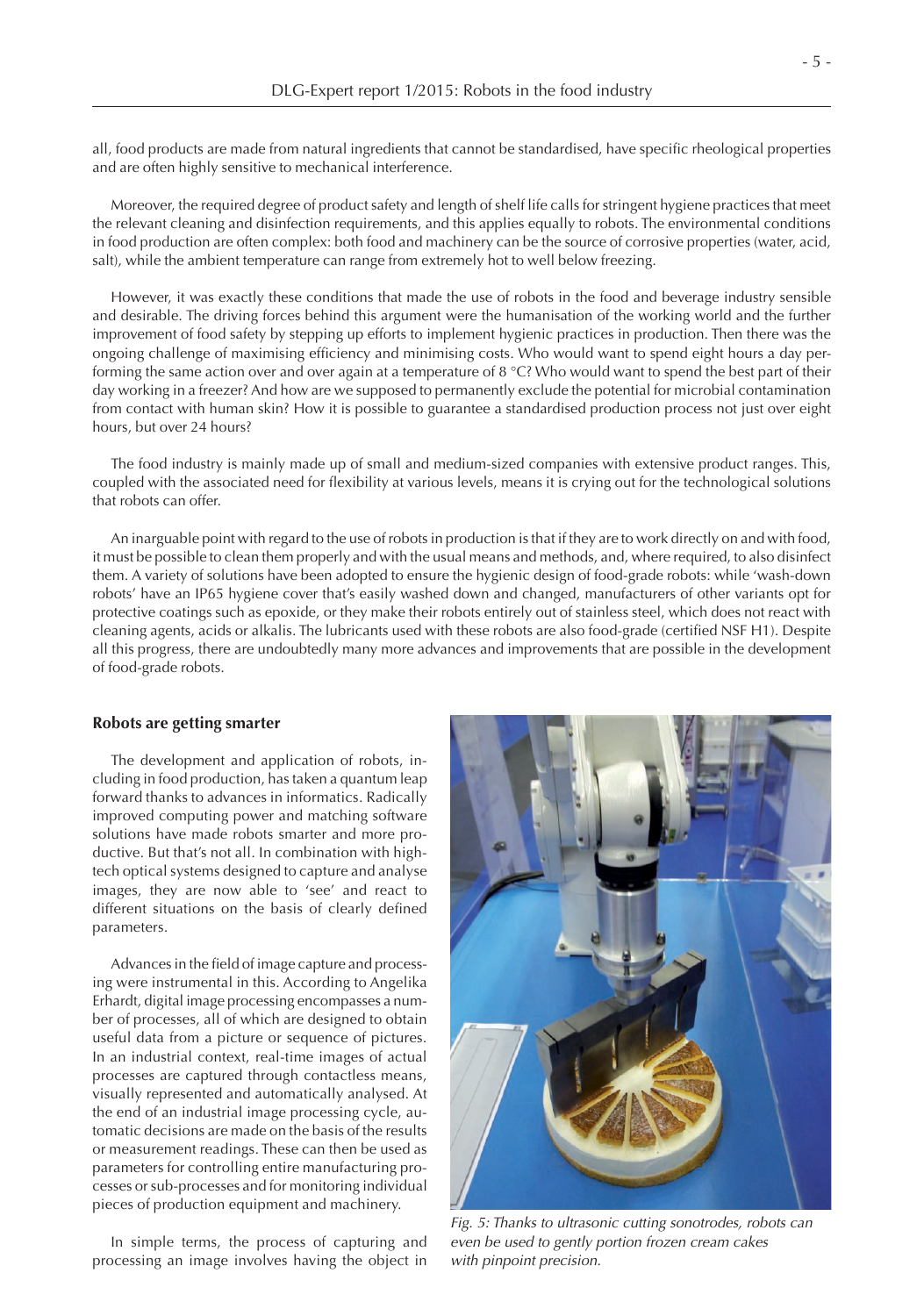question photographed using a suitable camera in suitable light conditions and then transferring these images to a computer. After the images are prepared, there then follows an analysis step that is designed to generate control commands, such as the triggering of an ejector mechanism. Potential criteria for the selection of a suitable image processing system include environmental conditions, production speed, guidance precision, isolation of products and product diversity.

The complex analyses available today were only made possible by the introduction of logic-based image analysis by 'perceptrons', multi-layered neural networks similar to the ones that evolved naturally in our nervous systems.

## **Gripper technology**

Another highly relevant aspect in the automation of processes using robots is gripper technology, and there are two main points to mention here. Firstly, solutions are required that can cope with both the physical and mechanical properties of the food being produced, because the grippers must be able to handle the product without leaving any visible marks on it. Secondly, the gripper systems also have to meet the high hygiene standards of the food industry in every regard. Hesse defines grippers as sub-systems of handling equipment that temporarily come into contact with a gripped object. They secure position and orientation in relation to the handling device when picking up and depositing objects. The term 'gripper' is also used when the action is not strictly a 'grip' but instead a kind of holding action, as with vacuum suckers. Most grippers work on a mechanical, pneumatic, pneumostatic/pneumodynamic, electric or adhesive principle, almost all of which are appropriate for use in the handling of food. Although significant progress has been made in the field of grippers in recent years, there is still much work to be done before the diverse requirements of the various branches of the food industry can be properly met.

One of the more recent developments in the field of grippers was pioneered by the German Institute of Food Technologies (DIL) in Quakenbrück. The idea was to create a gripper system that could be used universally, was simple to clean in its entirety, and was versatile enough to cope with the diverse demands of the food industry. To give the system the requisite flexibility for handling of food with highly variable dimensions, the developers opted for the vacuum gripper principle. Negative pressure between the gripper and the surface of the food creates the holding force for the product. Unlike with previous vacuum grippers, hygiene was a major consideration in the design of the system. For example, the negative pressure is created within the gripper itself, meaning there are no pipes or tubes whose insides can be contaminated. Furthermore, all parts of the gripper are made from either food-grade stainless steel or foodgrade plastics. The gripper itself comprises a universally applicable HDHF vacuum generator that is combined with a product-specific gripping cover.

Bringing together all relevant developments in robotics and associated disciplines and implementing these in new robot models is just one side of the coin, however. In industrial environments, the robots also have to synchronised with each other and with the other components of a manufacturing process or production line, which is where the IT and system specialists come in.



*Fig. 6: HDHF grippers use vacuum suckers to handle food hygienically*

## **The first robot in food production – not just a technology matter**

Using a robot for contact-based food production tasks for the first time involves much more than just making the right technological decisions. The entire operation has to be brought on board in an often protracted and time-consuming process. Each individual has to be persuaded of the merits of the project, for which a variety of arguments can be used. At the end of the process, everyone in the company has to believe that they are among the vanguard of the industry and at the cutting edge of technology. And 'the whole company' does actually mean 'the whole company', starting with the CTO and management board and moving down through the product committee, quality management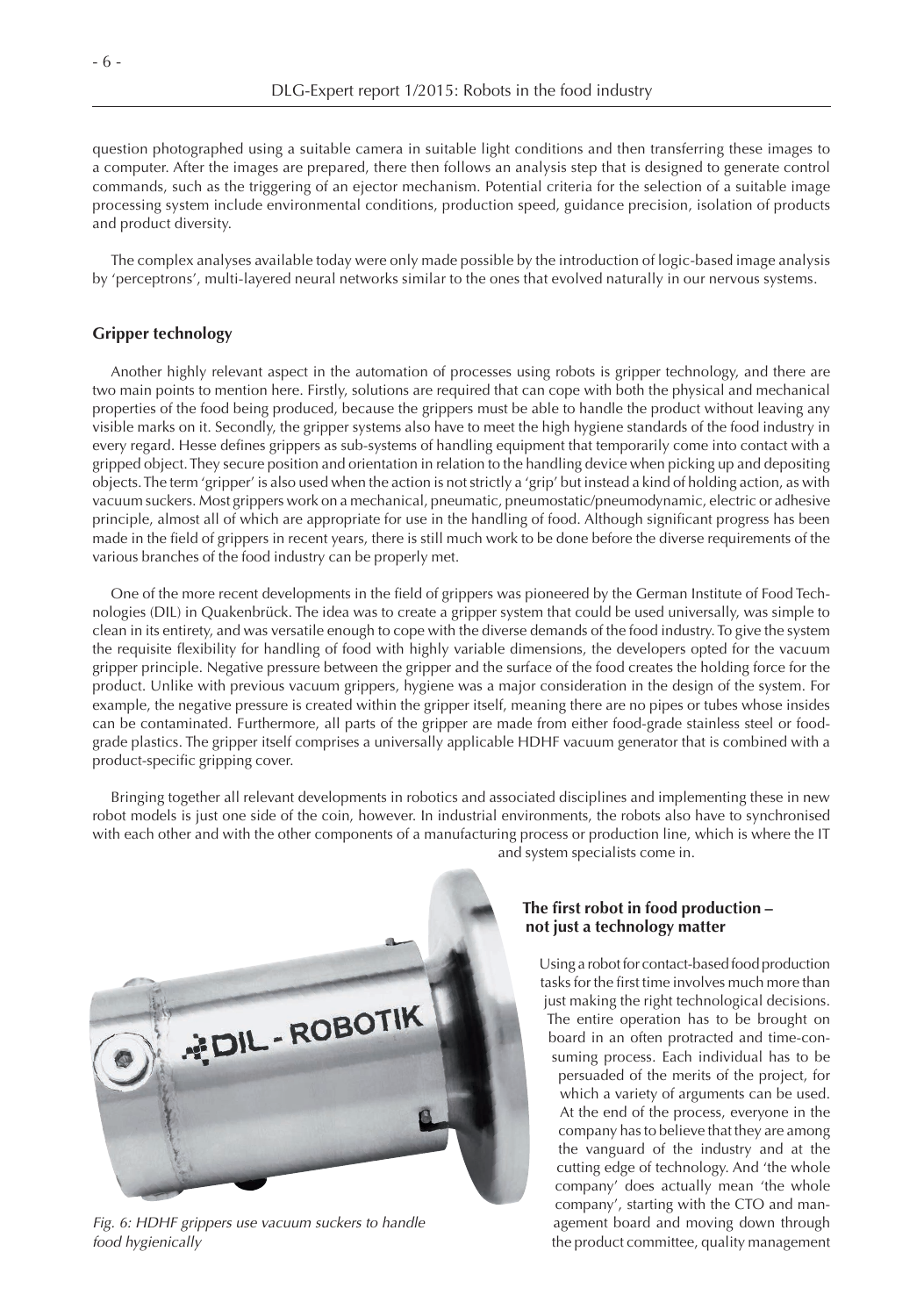

team, shopfloor managers, maintenance technicians, works council and all members of the workforce. With everyone on board, the technical side of things will then take care of itself.

## **The 'human colleague'**

What traits does the robot's 'human colleague' have to have in order for the robot to be deployed as effectively as possible. There are not yet any clear notions or even a clearly delineated job profile for this, and there cannot yet really be any because of how young the field still is. Although the role of mechatronics engineer has now become established as a profession in its own right, the men and women who work in this field lack knowledge about food processing and in particular the hygiene aspects related to this. An alternative would be to train specialists in food technology in the relevant areas of mechatronics/electronics. The decision as to which path seems the most prudent should be made as soon as possible so that the training organisations can prepare themselves accordingly and ensure a supply of skilled workers.

At present, training is mainly being provided by the robot manufacturers themselves or by chambers of industry and commerce. Just recently, universities have also begun to offer industry-oriented courses in applied robotics. The WIR robotics training initiative (http://www. robotik-weiterbildung.de/) set up by the Bremen Center of Mechatronics, for example, offers short training courses in the fundamentals and specifics of food industry robotics as well as a modular, two-year degree at the University of Bremen.



*Fig. 8: Articulated robot being used to package meat*